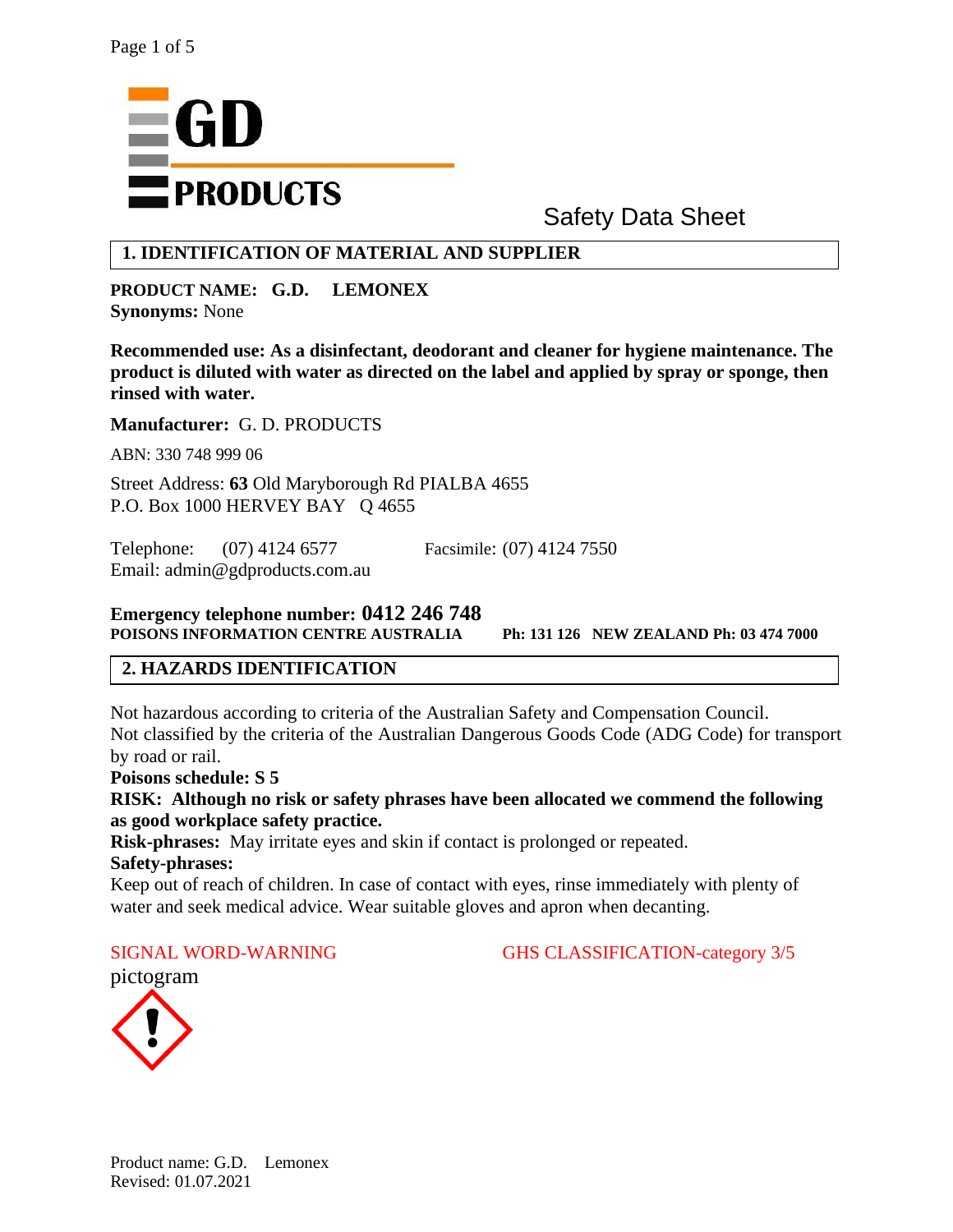# **3. COMPOSITION/INFORMATION ON INGREDIENTS**

CHEMICAL ENTITY CAS No PROPORTION W/V % **Quaternary ammonium compounds 68391-01-5 < 9 Other ingredients including water determined to be non- hazardous or well below cut off points: to 100%**

# **4. FIRST AID MEASURES**

**Ingestion:** Immediately rinse mouth with cold water. Do NOT induce vomiting. If available, give large quantity of water. Obtain immediate medical attention.

**Eye contact:** Immediately flush with lukewarm, gently flowing water for 15 minutes. Remove contact lenses if present. Obtain medical attention**.**

#### **Skin contact:**

Flush with water until skin is no longer slippery. Obtain medical assistance if symptoms persist.

#### **Inhalation:**

If inhaled, remove from contaminated area. Give mouth-to-mouth resuscitation. Resuscitate in a well-ventilated area. Obtain medical attention immediately if there is difficulty in breathing.

#### **Notes to physician:**

The product contains foaming surfactants. Suggest immediate intubation and gastric larvage.

# **5. FIRE FIGHTING MEASURES**

#### **Suitable extinguishing media:**

If material is involved in a major fire use water fog (or if unavailable fine water spray) to keep drums cool. Use appropriate methods to extinguish surrounding fires such as foam, dry agent (carbon dioxide, dry chemical powder) to extinguish fires.

#### **Specific hazards:**

Split material by rupture of hot containers is likely to scald skin. Small amounts of C0 and CO2 may be generated in large fires. Wear suitable protective gear.

# **6. ACCIDENTAL RELEASE MEASURES**

# **Personal, Precautions, Protective Equipment and Emergency procedures:**

Clean up spill promptly, to avoid accidents. Cover with absorbent material to remove excess. Wear full protective gear to prevent skin contact. If small amounts absorb into diatomaceous earth, sand, earth.

If larger amounts, contain liquid to prevent run off. Transfer to plastic containers using plastic scoops and funnels.

Product name: G.D. Lemonex Revised: 01.07.2021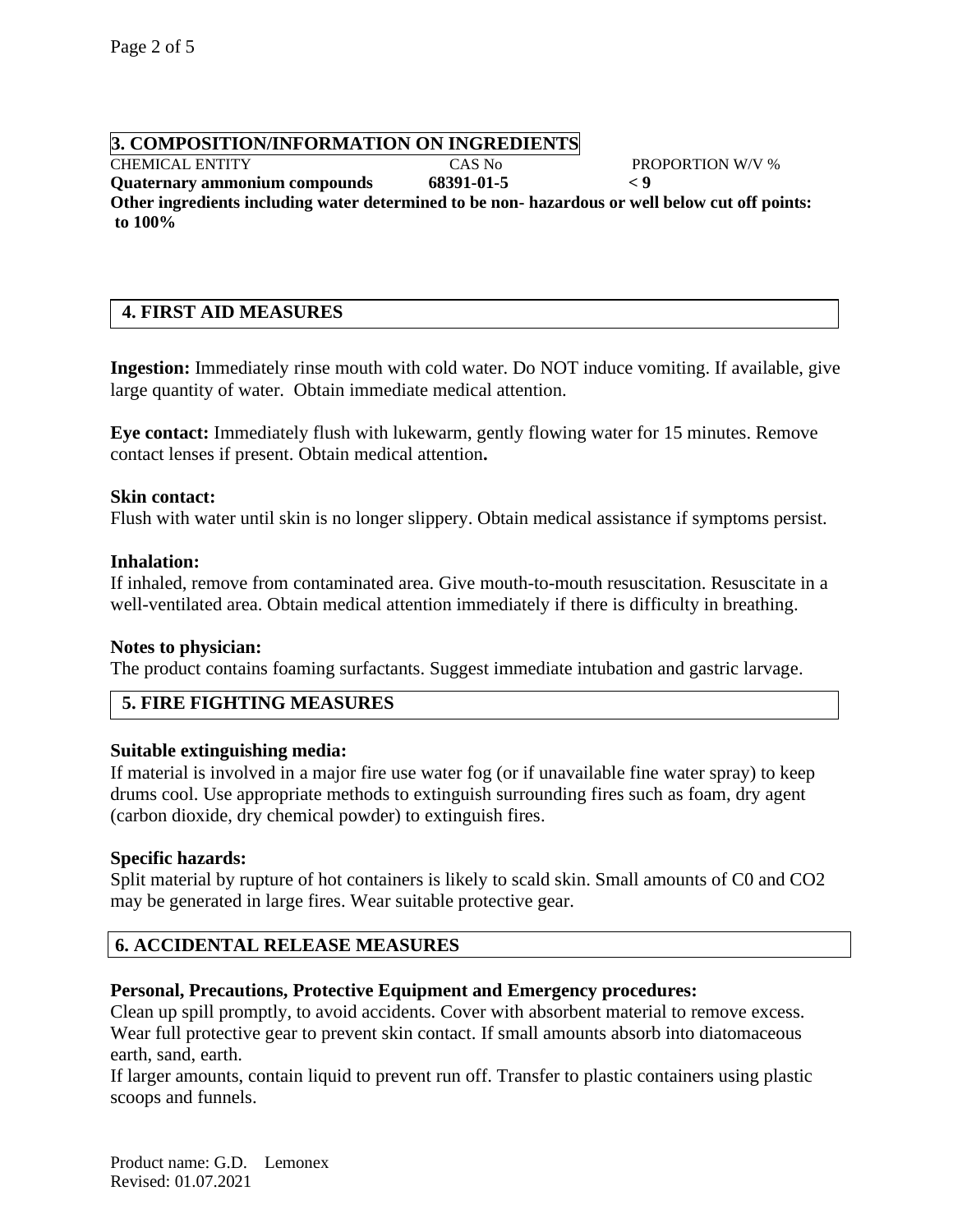# **7. HANDLING AND STORAGE**

#### **Precautions for safe handling:**

Wear water resistant clothing, chemical resistant boots and gloves with eye protection. Avoid skin and eye contact. Handle using good industrial hygiene practices. Wash contaminated clothing and washable equipment before storage or re-use.

#### **Storage:**

Store according to local, State or Federal regulations as applicable. Keep out of reach of children. Store in a cool, dry place and out of direct sunlight. Store away from foodstuffs. Keep containers closed when not in use.

# **8. EXPOSURE CONTROLS/PERSONAL PROTECTION**

#### **National occupational exposure limits:**

The value assigned for this specific material by the Australian Safety and Compensation Council is TWA of 10 mg/Cubic metre as a maximum as for nuisance mists.

Exposure Standard (TWA) is the time –weighted average airborne concentration over an eight hour working day, for a five day week over an entire working life. According to current knowledge these concentrations should neither impair the health of, nor cause undue discomfort to nearly all workers.

These exposure standards are guides to be used in the control of occupational health hazards. All atmospheric contamination should be kept to as low a level as is workable. Exposure standards should not be used as fine dividing lines between safe and dangerous concentrations of chemicals. They are not a measure of relative toxicity

#### **Engineering measures:**

Control to below quoted Exposure Standards. Use with local exhaust ventilation. Keep containers closed when not in use. Do not smoke.

# **Personal protection equipment:**

Avoid contact. Gloves, eye / face shield and plastic apron if risk of splashes. Always wash hands before and after smoking, eating, drinking or using the toilet. Wash contaminated clothing and other protective equipment before storage or re-use.

# **9. PHYSICAL AND CHEMICAL PROPERTIES**

**Form/Colour/Odour: liquid, red with low odour. Solubility: completely miscible with water. Specific gravity (20°C):** 1.03 **pH** as supplied  $@ 25$ °C >12.5 **Melting point (C):**  $< 0$  **Rel. Vapour density (air=1):** N/D **Flash Point (°C) Closed cup: not flammable Boiling Point (°C): approx 100 Vapour Pressure (20°C)mm Hg: N/D Decomposition Point (°C): >50 Flammability Limits (%): not applicable**

 $N/D$  = not determined.  $N/R$  = not relevant.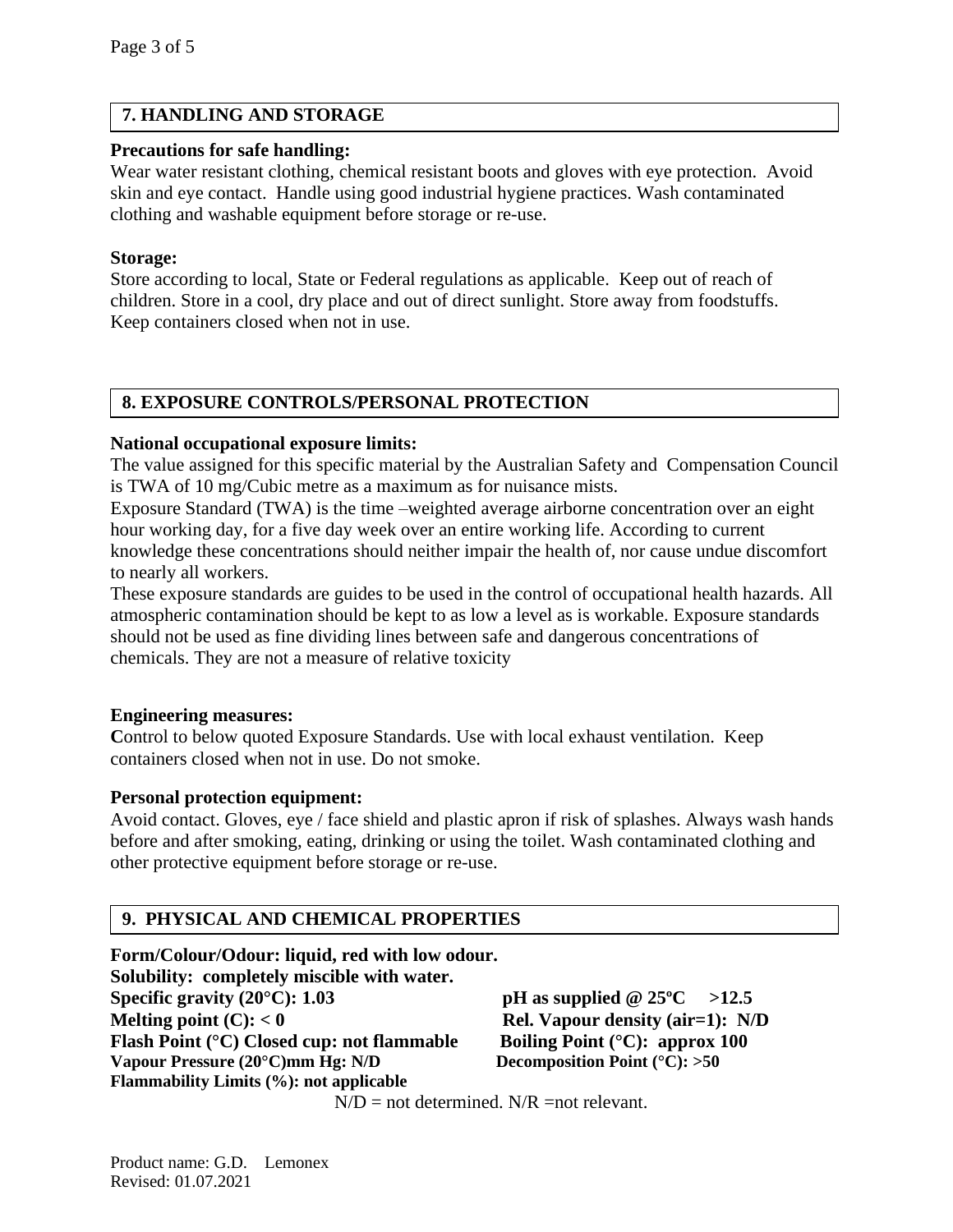# **10. STABILITY AND REACTIVITY**

**Stability:** Does not polymerise. Keep containers in a cool dry place and closed when not in use to prevent contamination.

# **11. TOXICOLOGICAL INFORMATION**

No adverse effects expected if the product is handled in accordance with this Safety Data Sheet and the product label.

#### **Acute Effects:**

**Ingestion**: May irritate the digestive system.

**Eye contact:** May irritate eye/s.

**Skin contact:** Prolonged or repeated contact may lead to contact dermatitis by defatting the skin.

**Inhalation:** May irritate the respiratory tract.

#### **Long Term Effects:**

Poison Information Centres in each State capital city can provide additional assistance for Scheduled Poisons: Phone: Australia - 13 1126.

#### **Acute toxicity/Chronic toxicity**:

The major health hazard is defatting of tissues leading to contact dermatitis. LD50 (oral rat) not determined.

# **12. ECOLOGICAL INFORMATION**

**Ecotoxicity:** Avoid release to the aquatic environment. Do not allow to enter septic systems.

**Persistence/Degradability:** Not expected to be persistent in the natural environment. Surfactant/s present are biodegradable to Australian Standards.

**Mobility:** Expected to be mobile in the aquatic environment.

#### **13. DISPOSAL CONSIDERATIONS**

**Disposal methods:** Large empty containers should be forwarded to an approved agent for recycling. Small containers should be tripple rinsed and sent to recycling or local waste disposal. Refer to State/Territory Land Waste Management Authority if in doubt.